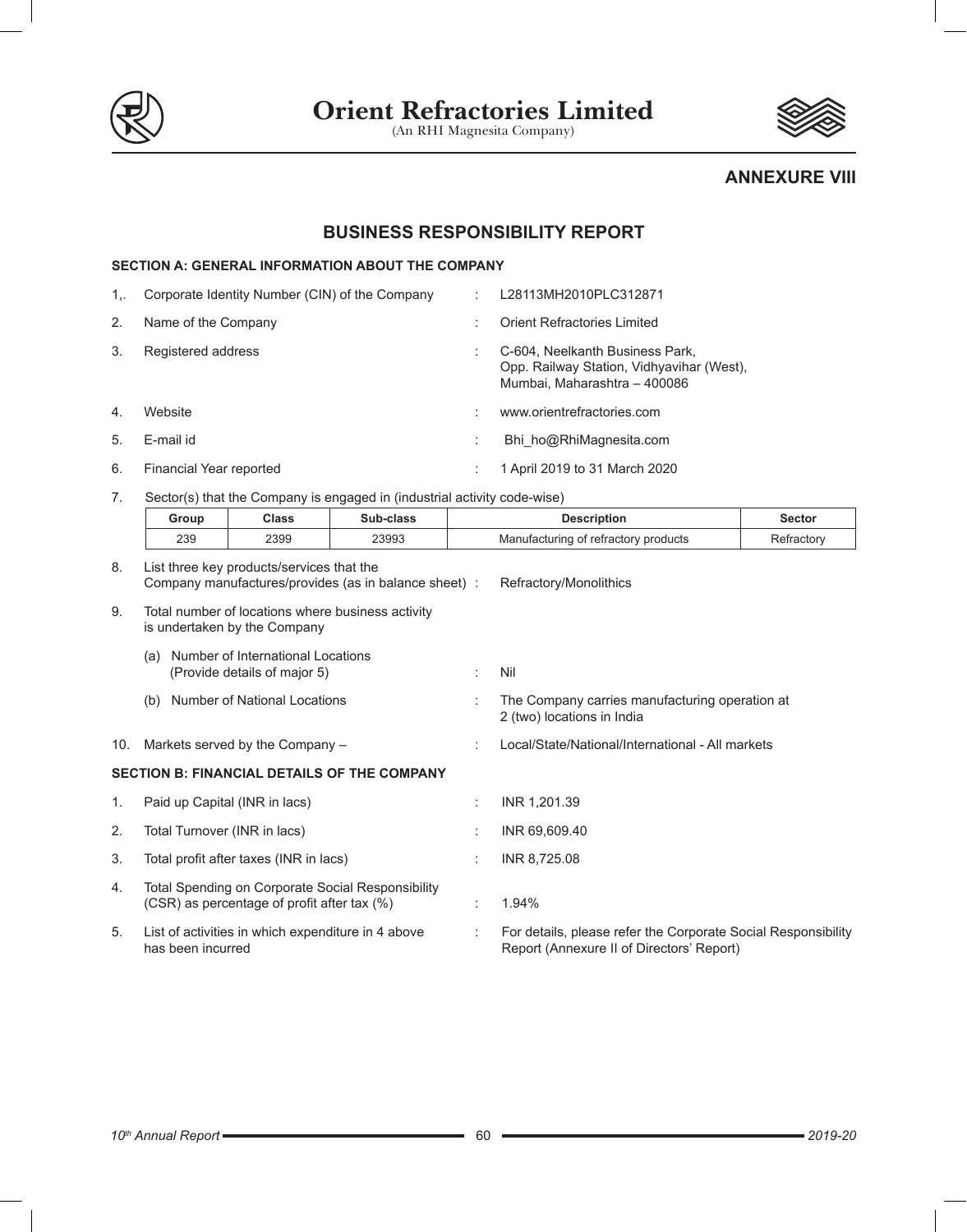

Yes



## **SECTION C: OTHER DETAILS**

- 1. Does the Company have any Subsidiary Company/ Companies? : Yes
- 2. Do the Subsidiary Company/Companies participate in the BR Initiatives of the parent company?
- 3. Do any other entity/entities (e.g. suppliers, distributors etc.) that the Company does business with, participate in the BR initiatives of the Company? If yes, then indicate the percentage of such entity/entities? [Less than 30%, 30-60%, More than 60%]

The Company does business with reputed organizations who undertake BR initiatives as per their respective organizational policies.

# **SECTION D: BR INFORMATION**

#### **1. Details of Director/Directors responsible for BR**

## **a. Details of the Director/Director responsible for implementation of the BR policy/policies**

| <b>DIN Number</b> | 06500871                |
|-------------------|-------------------------|
| Name              | Mr. Parmod Sagar        |
| Designation       | Managing Director & CEO |

#### **b. Details of the BR head**

| DIN Number (if applicable) | Not Applicable                   |
|----------------------------|----------------------------------|
| Name                       | Mr. Purshottam Dass              |
| Designation                | Senior Vice President            |
| Telephone number           | +91 1493 2222 66                 |
| e-mail id                  | Purshottam.Dass@RHIMagnesita.com |

#### **2. Principle-wise (as per NVGs) BR Policy/policies**

### **a. Details of compliance (Reply in Y/N)**

| No.   | Questions                                                                                                                                                           | P <sub>1</sub>                                                                                                                                                                                                                                                                | P <sub>2</sub>                                                                                                                                                     | P <sub>3</sub>                    | <b>P4</b> | P <sub>5</sub>                                                          | P <sub>6</sub> | P7 | P <sub>8</sub> | P <sub>9</sub> |
|-------|---------------------------------------------------------------------------------------------------------------------------------------------------------------------|-------------------------------------------------------------------------------------------------------------------------------------------------------------------------------------------------------------------------------------------------------------------------------|--------------------------------------------------------------------------------------------------------------------------------------------------------------------|-----------------------------------|-----------|-------------------------------------------------------------------------|----------------|----|----------------|----------------|
| ı.    | Do you have a policy/ policies for                                                                                                                                  | Υ                                                                                                                                                                                                                                                                             | Υ                                                                                                                                                                  | Υ                                 | Υ         | Υ                                                                       | Υ              | Υ  | Υ              | Y              |
| ii.   | Has the policy being formulated in consultation with<br>the relevant stakeholders?                                                                                  |                                                                                                                                                                                                                                                                               | The policy(ies) has been framed keeping in mind the interests of the<br>stakeholders at large.                                                                     |                                   |           |                                                                         |                |    |                |                |
| iii.  | Does the policy conform to any national / international<br>standards?                                                                                               |                                                                                                                                                                                                                                                                               |                                                                                                                                                                    | national/international standards. |           | Various practices/processes emanating out of the policy(ies) conform to |                |    |                |                |
| iv.   | Has the policy being approved by the Board?                                                                                                                         | Υ                                                                                                                                                                                                                                                                             | Υ                                                                                                                                                                  | Υ                                 | Υ         | Υ                                                                       | Υ              | Υ  | Υ              | Υ              |
|       | Is yes, has it been signed by MD/ owner/ CEO/<br>appropriate Board Director?                                                                                        |                                                                                                                                                                                                                                                                               |                                                                                                                                                                    |                                   |           |                                                                         |                |    |                |                |
| V.    | Does the company have a specified committee of the<br>Board/Director/Official to oversee the implementation<br>of the policy?                                       | Y                                                                                                                                                                                                                                                                             | Y                                                                                                                                                                  | Υ                                 | Y         | Υ                                                                       | Y              | Y  | Y              | Y              |
| vi.   | Indicate the link for the policy to be viewed online?                                                                                                               | https://www.orientrefractories.com/policies.htm                                                                                                                                                                                                                               |                                                                                                                                                                    |                                   |           |                                                                         |                |    |                |                |
| vii.  | Has the policy been formally communicated to all<br>relevant internal and external stakeholders?                                                                    | The policy(ies) has been disseminated on the Intranet as well as on the<br>website of the Company.                                                                                                                                                                            |                                                                                                                                                                    |                                   |           |                                                                         |                |    |                |                |
| viii. | Does the company have in-house structure to<br>implement the policy/ policies?                                                                                      | Y                                                                                                                                                                                                                                                                             | Y                                                                                                                                                                  | Υ                                 | Y         | Υ                                                                       | Υ              | Y  | Υ              | Y              |
| ix.   | Does the Company have a grievance redressal<br>mechanism related to the policy/ policies to address<br>stakeholders' grievances related to the policy/<br>policies? | The individual policies by and large prescribe a grievance redressal<br>mechanism for the stakeholders concerned. Wherever, the individual<br>policies do not explicitly state the grievance redressal mechanism,<br>grievances can be addressed to Bhi_info@RhiMagnesita.com |                                                                                                                                                                    |                                   |           |                                                                         |                |    |                |                |
| Х.    | Has the company carried out independent audit/<br>evaluation of the working of this policy by an internal<br>or external agency?                                    |                                                                                                                                                                                                                                                                               | The Internal Auditors of the Company review the implementation of<br>policies from time to time. No dedicated Business Responsibility audit<br>has been conducted. |                                   |           |                                                                         |                |    |                |                |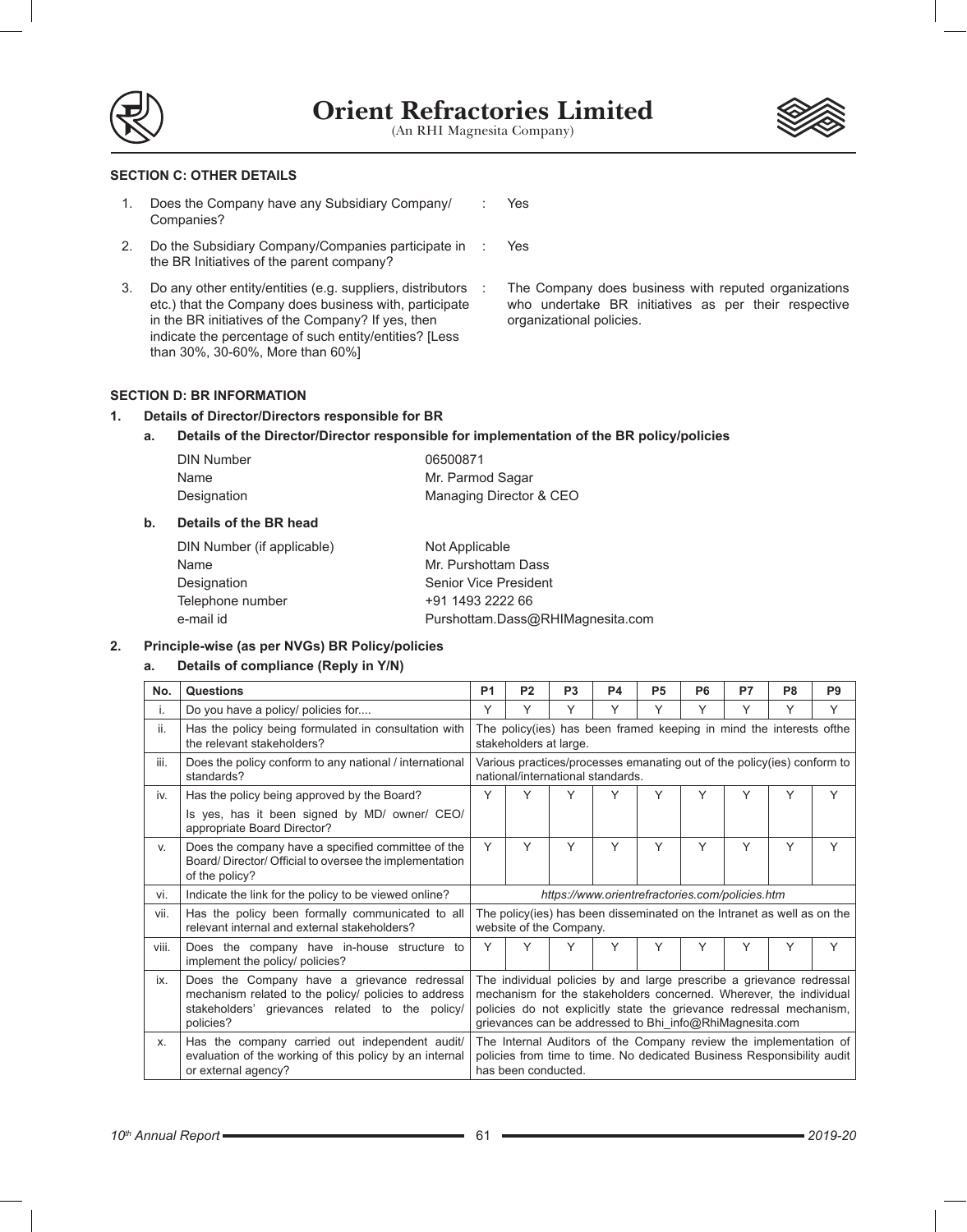



**b. If answer to the question at serial number 1 against any principle, is 'No', please explain why: (Tick up to 2 options)**

| No.  | <b>Questions</b>                                                                                                                        | P <sub>1</sub> | P <sub>2</sub> | P <sub>3</sub> | P4 | P <sub>5</sub> | P6 | P7 | P <sub>8</sub> | P <sub>9</sub> |
|------|-----------------------------------------------------------------------------------------------------------------------------------------|----------------|----------------|----------------|----|----------------|----|----|----------------|----------------|
| ı.   | The company has not understood the Principles                                                                                           |                |                |                |    |                |    |    |                |                |
| ii.  | The company is not at a stage where it finds<br>itself in a position to formulate and implement<br>the policies on specified principles |                |                |                |    |                |    |    |                |                |
| iii. | The company does not have financial or<br>manpower resources available for the task                                                     | Not applicable |                |                |    |                |    |    |                |                |
| iv.  | It is planned to be done within next 6 months                                                                                           |                |                |                |    |                |    |    |                |                |
| V.   | It is planned to be done within the next 1 year                                                                                         |                |                |                |    |                |    |    |                |                |
| Vİ.  | Any other reason (please specify)                                                                                                       |                |                |                |    |                |    |    |                |                |

### **3. Governance related to BR**

**a. Indicate the frequency with which the Board of Directors, Committee of the Board or CEO to assess the BR performance of the Company. Within 3 months, 3-6 months, Annually, More than 1 year**

The assessment is a continuous process and there is no defined frequency at which this assessment is done.

**b. Does the Company publish a BR or a Sustainability Report? What is the hyperlink for viewing this report? How frequently it is published?** 

 The Company annual upload BRR to its web site. BRR for the FY 2018-19 & 2019-20 are available at *https://www.orientrefractories.com*

## **SECTION E: PRINCIPLE-WISE PERFORMANCE**

## **Principle 1**

### **Businesses should conduct and govern themselves with ethics, transparency and accountability**

1. **Does the policy relating to ethics, bribery and corruption cover only the company? Yes/ No. Does it extend to the Group/Joint Ventures/ Suppliers/Contractors/NGOs /Others?** 

Commitment to ethical and lawful business conduct is a fundamental shared value of the Board of Directors, Senior Management and all other employees of the Company. ORL's value systems are aligned with the RHI Magnesita Group's Values and beliefs guided by the five ethics and four cultural themes - spirit of the RHI Magnesita Group: five ethics Respect, appreciation, honesty, integrity, reliability and responsibility and four cultural themes i.e. act customer focused & innovatively; be performance driven & accountable; operate cross functionally, collaboratively & pragmatically across the global organization; have open decision making in a respectful environment . The Company as well as subsidiary or associates are governed by this philosophy as well as the requirements of their local jurisdictions.

ORL's path – a corporate manual setting out the corporate culture lays down the guidelines required to be adhered to by every employee both in letter and spirit. This manual prepared with a view to give clarity on ethical issues, maintaining transparency in all dealings and practice ethics in a dynamic business environment is required to be adhered by all employees. The Company's Code of Conduct, Code of Conduct for Prevention of Insider Trading, Policy on Prevention of Sexual Harassment, Ethical Guidelines on Stakeholder Dealing, Whistle Blower Policy which are also enshrined in the path serve as a guiding norm in matters relating to ethics, anti-bribery and anti-corruption for all employees.

The Company has a policy to do business with suppliers/ contractors and others who are aligned with its value systems. Appropriate due diligence is exercised while selecting them.

#### **2. How many stakeholder complaints have been received in the past financial year and what percentage was satisfactorily resolved by the management?**

During the year, there was no referral made under the Whistle Blower policy of the Company.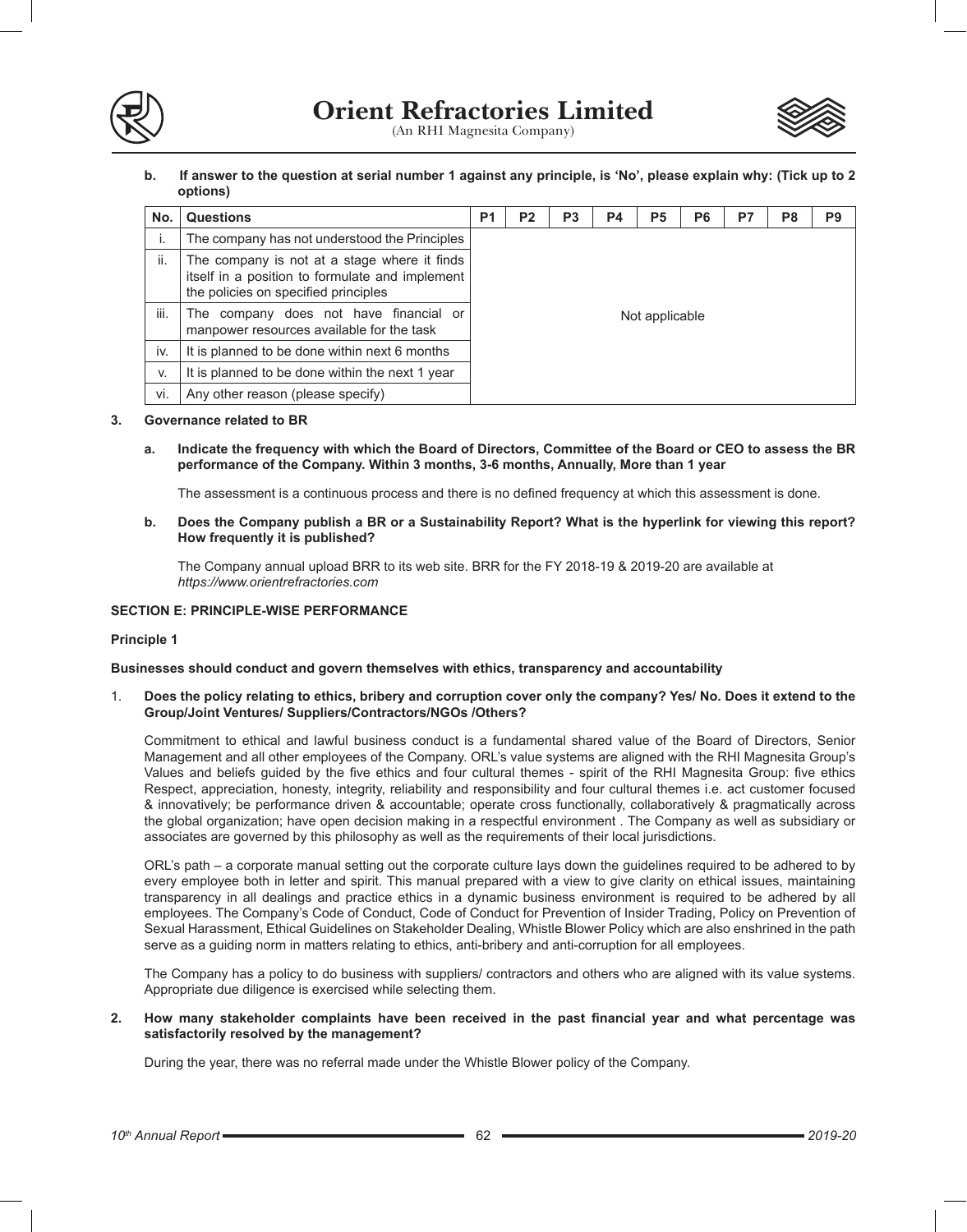



## **Principle 2**

**Businesses should provide goods and services that are safe and contribute to sustainability throughout their life cycle.**

**1. List up to 3 of your products or services whose design has incorporated social or environmental concerns, risks and/or opportunities.** 

The Company undertakes to assure safety and optimal resource use over the lifecycle of its products. The Company, being a material science & technology-oriented company continuously innovates and strives for optimal resource use over the life cycle of the products it manufactures.

**Co-pressed slide plate with zirconia insert:** The new product has been introduced in market and has been a very successful import substitution. The refractory usage is half compared to other grade plates.

**Stoppers with new recipe:** In critical steel grades, stoppers life has increased 2 times. This has reduced refectory consumption per tonne of steel production, therefore helps in conservation of natural resources.

**Development of high sequence Sub entry nozzle:** This development by using alternate material has reduced consumption of refractory for every tonne of steel produced which has helped in conservation of natural resources.

- **2. For each such product, provide the following details in respect of resource use (energy, water, raw material etc.) per unit of product (optional):** 
	- **a. Reduction during sourcing/production/ distribution achieved since the previous year throughout the value chain?**

We are Zero Discharge Company, therefore Unit consumption is not appropriate measure.

- **b. Reduction during usage by consumers (energy, water) has been achieved since the previous year?** 
	- Rainwater harvesting system to recharge ground level has been put in place.
	- Reduction in energy cost by replacing conventional lights with energy efficient LED lights.
	- Replacement of oil as fuel by CNG by converting more kilns and driers on CNG.

### **3. Does the company have procedures in place for sustainable sourcing (including transportation)? If yes, what percentage of your inputs was sourced sustainably?**

The Company's integrated operations ensure sustainable usage of the available resources. Joint project opportunities amongst various business units improve efficiencies in sourcing besides resulting in product efficiencies.

Conscious efforts are made to ensure that everyone connected with the Company be it the designers, producers, value chain members, customers and recyclers are made aware of their responsibilities. The Company's efforts through Lean methodologies and Total productive maintenance initiative help in achieving operational efficiencies also resulting in energy conservation and sustainable operations. Usage of materials which are either recycled or capable of recycling assumes top priority.

**4. Has the company taken any steps to procure goods and services from local & small producers, including communities surrounding their place of work? If yes, what steps have been taken to improve their capacity and capability of local and small vendors?** 

The Company's global and complex operations does not complement the procurement of goods and services from local and small producers in its location of manufacturing operations. However, the Company interacts with the local & small producers at regular intervals on the business and quality requirements. Assured volumes instils confidence in them to supply quality products by adopting sustainable and safe practices. More local suppliers for metal parts have been developed last year. The Company from time to time provides training and guidance on optimum use of resources, thereby saving cost and time. This has resulted in the small producers manufacturing products which are benchmarks in quality, thereby gaining an edge over the market.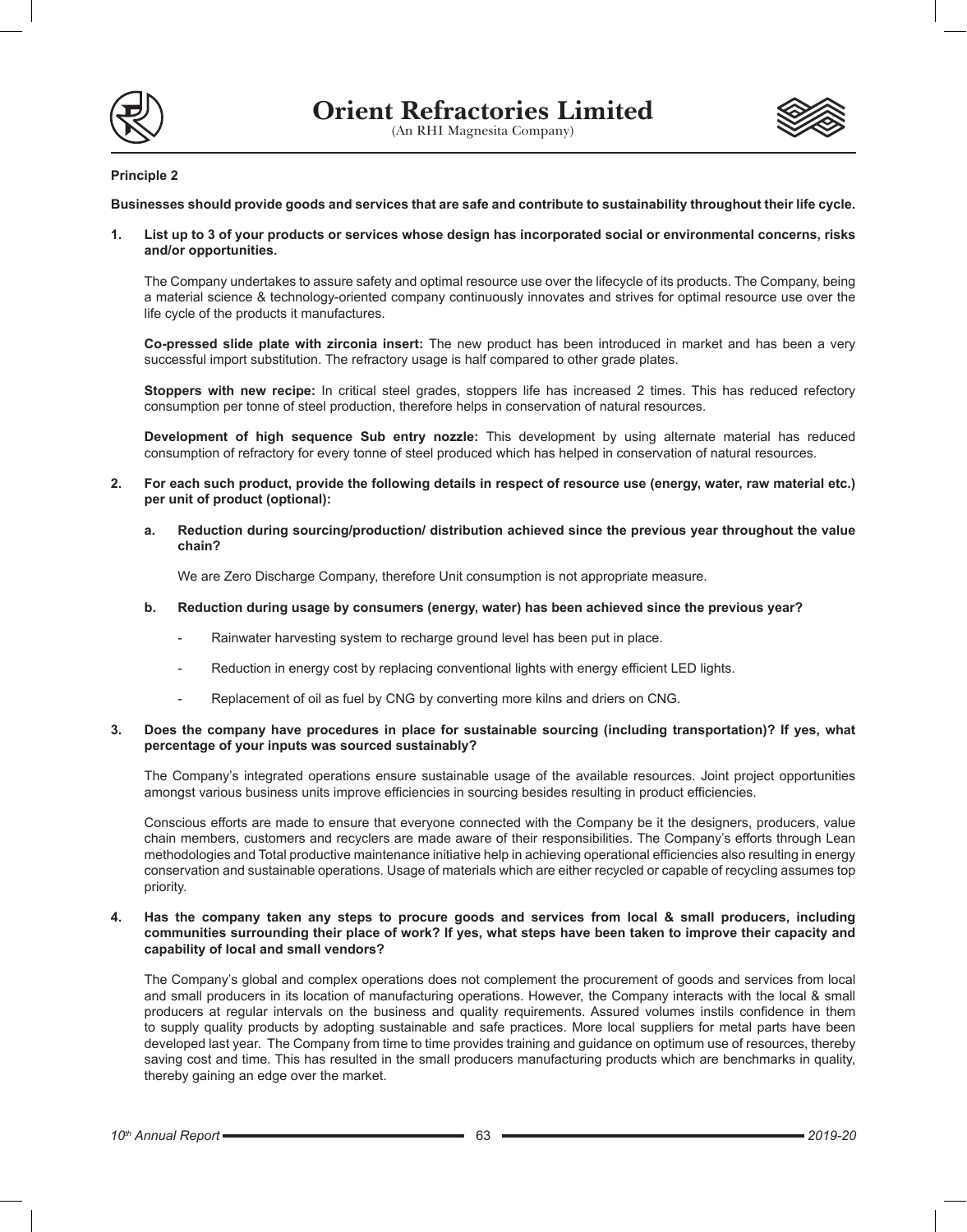



**5. Does the company have a mechanism to recycle products and waste? If yes what is the percentage of recycling of products and waste (separately as <5%, 5-10%, >10%).** 

Duly recognizing that over-consumption results in unsustainable exploitation of the planet's resources, the business units in the Company are committed to promoting sustainable consumption, including recycling of resources.

The Company has sustainable processes in place to recycle the products and waste, post completion of the manufacturing life cycle.

The Company has an integrated value cycle mapping process. For example: Use of more than 16 % of recycled raw material which is collected from different steel plants.

## **Principle 3**

### **Businesses should promote the well being of all employees**

Any organization is as good as the people who work for it. The trusting and caring ecosystem allows the Company to nurture a workforce that works passionately in tandem with its core values.

The Company is committed to providing equal opportunities both at the time of recruitment as well as during the course of employment irrespective of caste, creed, gender, race, religion, disability etc. The Company strives to keep the workplace environment safe, hygienic humane, upholding the dignity of the employees including conducting trainings and sending suitable communications on regular basis. The Company's strategic pillars for capability development, propelling performance, scaling up capability and the dedicated HR initiatives thereunder continue to facilitate constant upgradation of the skill and competency of the employees.

The dedicated learning and development programmes enhance the right skill sets and relevant knowledge to employees to achieve operational and futuristic benefits. The learning solutions are designed as per the training need analysis. Proactive steps and structured problem-solving mechanisms with focus on people issues and periodical communication on business related issues ensure cordial industrial relations.

Providing and maintaining a safe and hygiene working environment is a continuous process at ORL. Periodic awareness sessions, training on usage of protective equipments, identifying and eliminating unsafe conditions are given top priority. Our plant is BS-OHSAS 18001-2007 certified for occupational health and safety management systems. The Company continues its commitment to employ and empower women and its initiatives such as friendly workplace policies for women, policy for prevention of sexual harassment, redressal mechanism in the form of Internal Complaints Committee, women welfare Committees etc. augurs well.

| 1. | Total number of employees.                                                 |      | 456                                                                       |
|----|----------------------------------------------------------------------------|------|---------------------------------------------------------------------------|
| 2. | Total number of employees hired on temporary/<br>contractual/casual basis. |      | 866                                                                       |
| 3. | Number of permanent women employees.                                       | t in | -3                                                                        |
| 4. | Number of permanent employees with disabilities                            |      | $\overline{0}$                                                            |
| 5. | Do you have an employee association that is<br>recognized by management?   |      | Yes. There is recognised trade union affiliated to trade union<br>bodies. |
| 6  | What percentage of your permanent employees is                             |      | 100 % workmen (which is $20\%$ of the nermanent employees)                |

**bercentage of your permanent employees is**  $\;$  $\;$  $\;$  **100 % workmen (which is 20%) members of this recognized employee association?** : are members of recognised employee association.

**7. Number of complaints relating to child labour, forced labour, involuntary labour, sexual harassment in the last financial year and pending, as on the end of the financial year.**

| Category                                      | No of complaints filed<br>during the financial year | No of complaints pending as<br>on end of the financial year |
|-----------------------------------------------|-----------------------------------------------------|-------------------------------------------------------------|
| Child labour/forced labour/involuntary labour | Nil                                                 | Nil                                                         |
| Sexual harassment                             | Nil                                                 | Nil                                                         |
| Discriminatory employment                     | Nil                                                 | Nil                                                         |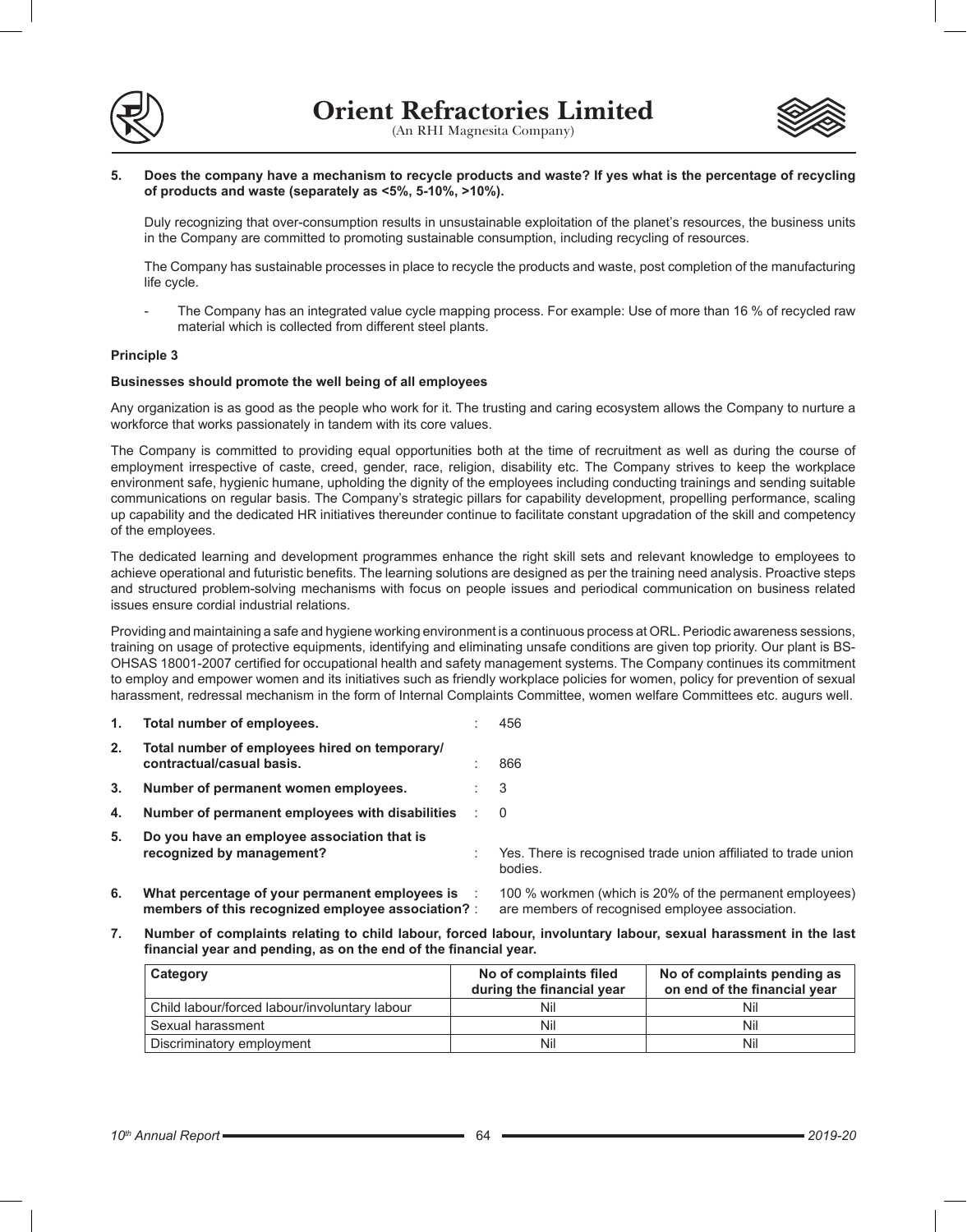



**8. What percentage of your under mentioned employees were given safety & skill up-gradation training in the last year?** 

| <b>Category of employees</b>           | <b>Safety</b> | <b>Skill Upgradation</b> |
|----------------------------------------|---------------|--------------------------|
| <b>Permanent Employees</b>             | 90%           | 85%                      |
| <b>Permanent Women Employees</b>       | 100%          | 100%                     |
| Casual/Temporary/Contractual Employees | 90%           | 90%                      |
| <b>Employees with Disabilities</b>     | Nil           | Nil                      |

### **Principle 4**

**Businesses should respect the interests of, and be responsive towards all stakeholders, especially those who are disadvantaged, vulnerable and marginalized**

### **1. Has the company mapped its internal and external stakeholders?**

Yes. The Company has identified its internal and external stakeholders.

**2. Out of the above, has the company identified the disadvantaged, vulnerable & marginalized stakeholders?**

The Company's Corporate Social Responsibility (CSR) policy drives the initiatives undertaken by the Company towards the benefit of the disadvantaged, vulnerable and marginalized stakeholders. The systems and process in place to systematically identify stakeholders and for understanding their concerns and for engaging with them is reviewed from time to time. The feedback mechanism available for shareholders and customers to assess the services levels and other complaints follows the spirit laid down herein.

**3. Are there any special initiatives taken by the company to engage with the disadvantaged, vulnerable and marginalized stake holders?** 

The Company on a periodical basis undertakes dedicated activities as a part of its CSR initiatives for the disadvantaged, vulnerable and marginalized stakeholders in and around the Company's factories/plants. Education, sports and health aids are provided to schools in rural/under-developed areas and to schools supporting differently abled children. The Company has been set up to build a skill bank of a technically competent and industry ready work force by providing specialized training based on National Council Vocational Training syllabus for the rural youth drawn from socially and economically backward sections of the society.

### **Principle 5**

### **Businesses should respect and promote human rights**

**1. Does the policy of the company on human rights cover only the company or extend to the Group/Joint Ventures/ Suppliers/Contractors/NGOs/Others?** 

The Company's policy on human rights is imbibed in its values represented in the Five Ethics and Four Cultural values of the Company. The alignment with this value system is expected out of any person dealing with the Company.

### **2. How many stakeholder complaints have been received in the past financial year and what percent was satisfactorily resolved by the management?**

Nil under this principle.

### **Principle 6**

### **Business should respect, protect, and make efforts to restore the environment**

**1. Does the policy related to Principle 6 cover only the company or extends to the Group/Joint Ventures/Suppliers/ Contractors/NGOs/others?** 

Safeguarding and protecting the environment is a shared value of the Company and its subsidiaries, joint ventures and associates. However, these companies have their own Safety, Health and Environment policies depending on the nature of their business and the local regulatory requirements. The Company's suppliers and contractors would be governed by their respective policies. The Company exercises due diligence in the selection of suppliers/contractors/others who are aligned with its value system.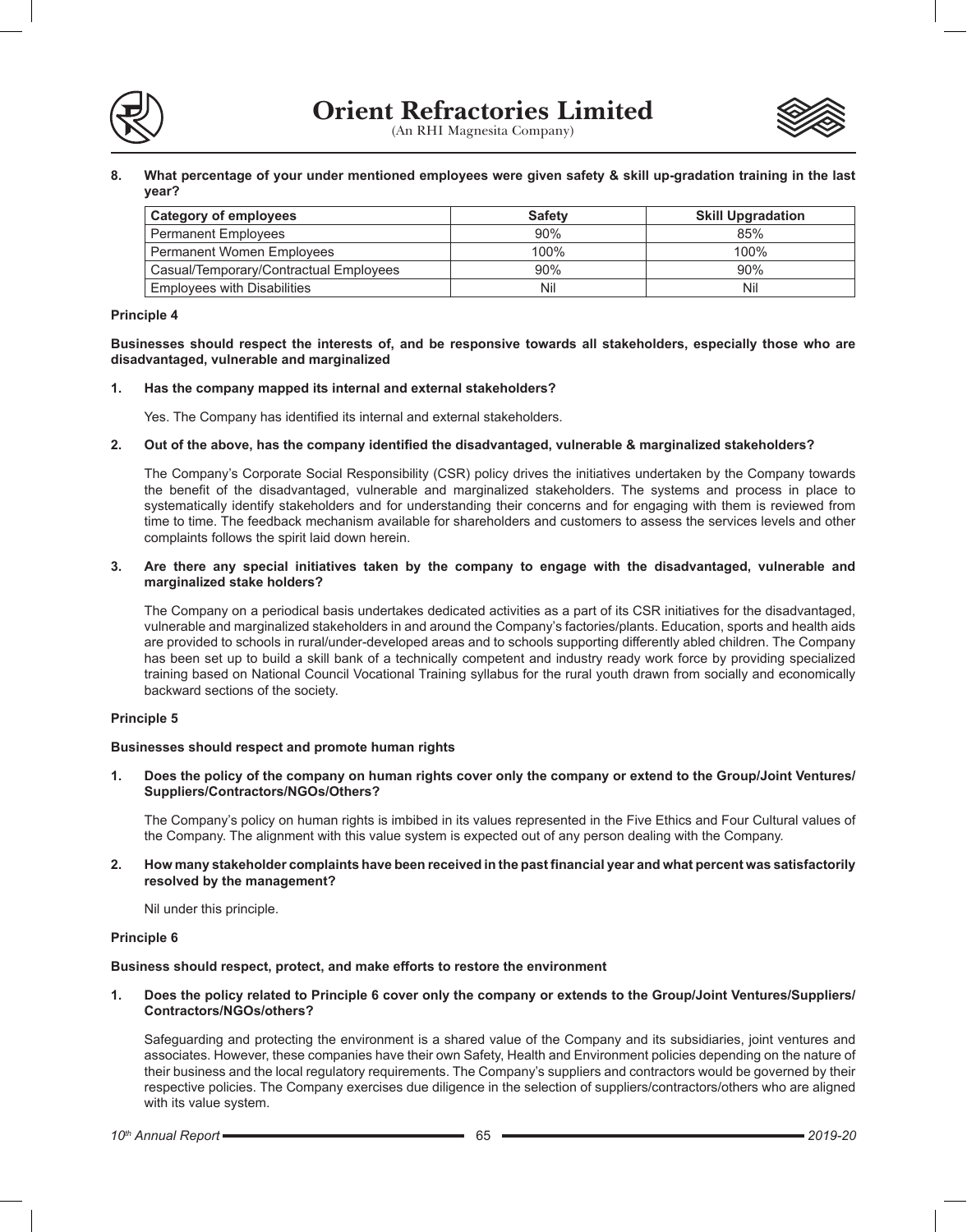



(An RHI Magnesita Company)

#### **2. Does the company have strategies/ initiatives to address global environmental issues such as climate change, global warming, etc.?**

Being in the manufacturing business, the Company has mechanisms in place to ensure compliance with the applicable environmental laws. The Company is committed to be an environment friendly organization and has a dedicated Environmental Policy. The Company is an active player in practicing initiatives to address environmental issues and ensuring sustainable development. The Company has received the ISO 14001 certificate for their Environment Management Systems, OHSAS 18001 certificate for safety and occupational health Management System and ISO 9001 for Quality Management Systems. Plant is maintaining zero water discharge. Further, the Risk Management framework covering the Environmental risks is reviewed on a periodical basis and the steps that are required to be taken for mitigating the related risks are analyzed and implemented.

The Company also recognizes the significance of a greener belt by which several saplings are planted on a yearly basis to reduce the carbon footprint.

The Environment, Health and Safety (EHS) Policy of the Company is available at *https://www.orientrefractories.com/ policies.htm*

# **3. Does the company identify and assess potential environmental risks?**

Yes. Identification of potential environmental risks and the mitigation plan thereon is a continuous process. A report of the same is also placed before the Risk Management Committee of the Board of Directors on a periodical basis.

Further, the Company also ensures that the effluent/ emissions are within the permissible limits as prescribed by the statutory authorities.

## **4. Does the company have any project related to Clean Development Mechanism?**

No, the Company has not undertaken any specific project related to the Clean Development Mechanism as per the Kyoto Protocol. However, Plant of the Company is certified ISO 14001 (Environment Management System), QMS - ISO 9001 (Quality Management System), OSHAS - 18001.

### **5. Has the company undertaken any other initiatives on – clean technology, energy efficiency, renewable energy, etc.**

The Company utilizes its resources in an optimal and responsible manner ensuring sustainability through reduction, reuse, re-cycling and managing waste. Appropriate measures to check and prevent pollution are undertaken and wherever required assessment of environmental consequences, if any, is taken up with due regard to public interest. Equitable sharing of access and commercialization of biological and other natural resources and associated traditional knowledge is encouraged. The Company seeks to improve its environmental performance by adopting cleaner production methods, promotion of energy efficient and environmentally friendly technologies. Suitable processes and systems are developed with contingency plans and processes that help in preventing, mitigating and controlling environmental damages caused due to the Company's operations.

For more details on the energy conservation initiatives - please refer Annexure IV of the Directors' report for the FY 2019- 20.

### **6. Are the Emissions/Waste generated by the company within the permissible limits given by CPCB/SPCB for the financial year being reported?**

Yes, the Company being in manufacturing business, at all times ensures compliance with the applicable environmental laws. The Environment Policy of the Company and the ISO-14001 certification of its facilities reiterates its commitment to be an environment friendly organization setting standards in environment management.

## **7. Number of show cause/ legal notices received from CPCB/SPCB which are pending (i.e. not resolved to satisfaction) as on end of Financial Year. :** Nil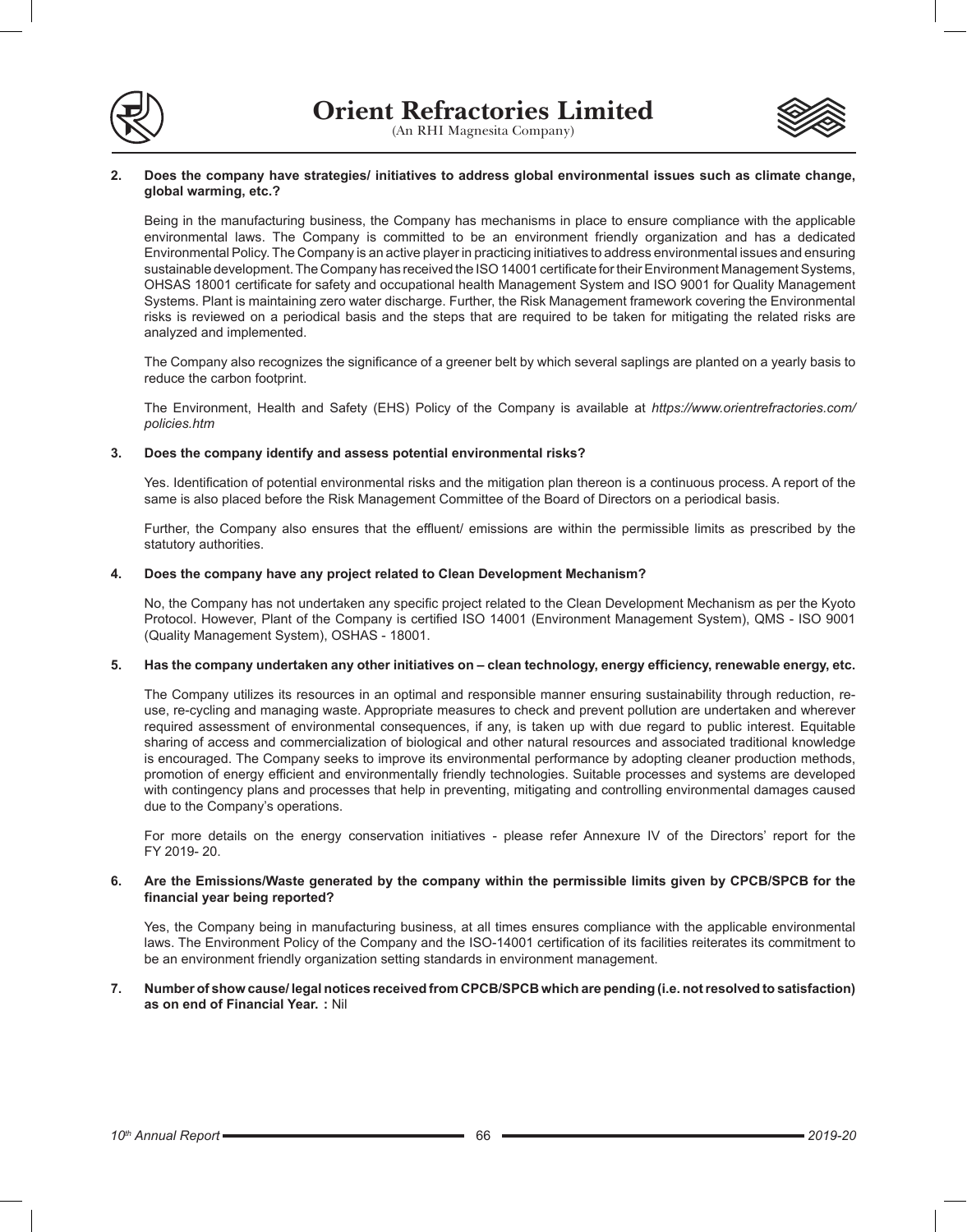



## **Principle 7**

**Businesses, when engaged in influencing public and regulatory policy, should do so in a responsible manner**

- **1. Is your company a member of any trade and chamber or association? If Yes, Name only those major ones that your business deals with: Yes**
	- Indian Refractory Manufacturers Association
	- World Refractory Association through ultimate holding company RHI Mangesita N.V.
- **2. Have you advocated/lobbied through above associations for the advancement or improvement of public good?**

The Company is not actively involved in lobbying. However, as a responsible corporate citizen, the Company as a part of industry association makes recommendations/ representations before regulators and associations for advancement and improvement of industrial climate in India.

### **Principle 8**

#### **Businesses should support inclusive growth and equitable development**

**1. Does the company have specified programmes/initiatives/projects in pursuit of the policy related to Principle 8?** 

No, the Company does not have any specified programmes/initiatives/projects in pursuit of the policy related to Principle 8.

The Company believes that social responsibility is not just a corporate obligation that has to be carried out, but it is one's dharma.

Therefore, our philanthropic endeavors are a reflection of our spiritual conscience and this provides us a way to discharge our responsibilities to the various sections of the society.

The CSR Committee, constituted for implementation of the well-defined CSR policy laid out by the Company, reviews the spend to be made and the projects for which such funds need to be allocated. The CSR policy highlights the responsibility statement of the Company towards CSR, the principles guiding the initiative, the manner of implementation and the reporting thereof. Skill Development, education and health care are the priority focus areas for the CSR initiatives of the Company.

In health care domain the Company has organized health check-up camps to offer curative services and conducted awareness programmes on health issue. The Company has incurred running expenses of Ambulance to provide health support to the society. Water and sanitation facilities were also provided under CSR activities at various places. The Company has contributed to Clean Ganga Fund for cleanliness of water and manage drinking water. To conserve water and manage & dispose water, the Company has contributed to Chief Minister Fund of Rajasthan under Mukhya Mantri Jal Swalamban Abhiyan. To promote the education facility, the Company has renovated school building and toilets in surrounding areas, further provided necessary infrastructure & reading materials to girl hostel to promote girl child education.

### **2. Are the programmes/projects undertaken through in-house team/own foundation/external NGO/government structures/any other organization?**

The Corporate Social Responsibility initiatives of the Company are implemented through an in-house team as well as through by direct contribution to various external NGOs e.g. Avtar Development Foundation, Grani Agro Rural Advancement and National Innovation, Rotary foundation, Rotary Club of Bhiwadi-Shakti Center for human care, The Earth Saviours Foundation etc.

### **3. Have you done any impact assessment of your initiative?** No

### **4. What is your company's direct contribution to community development projects?**

Please refer the CSR report in Annexure II of the Board's report for the FY 2019-20 for complete details on the spend made by the Company during the FY 2019-20.